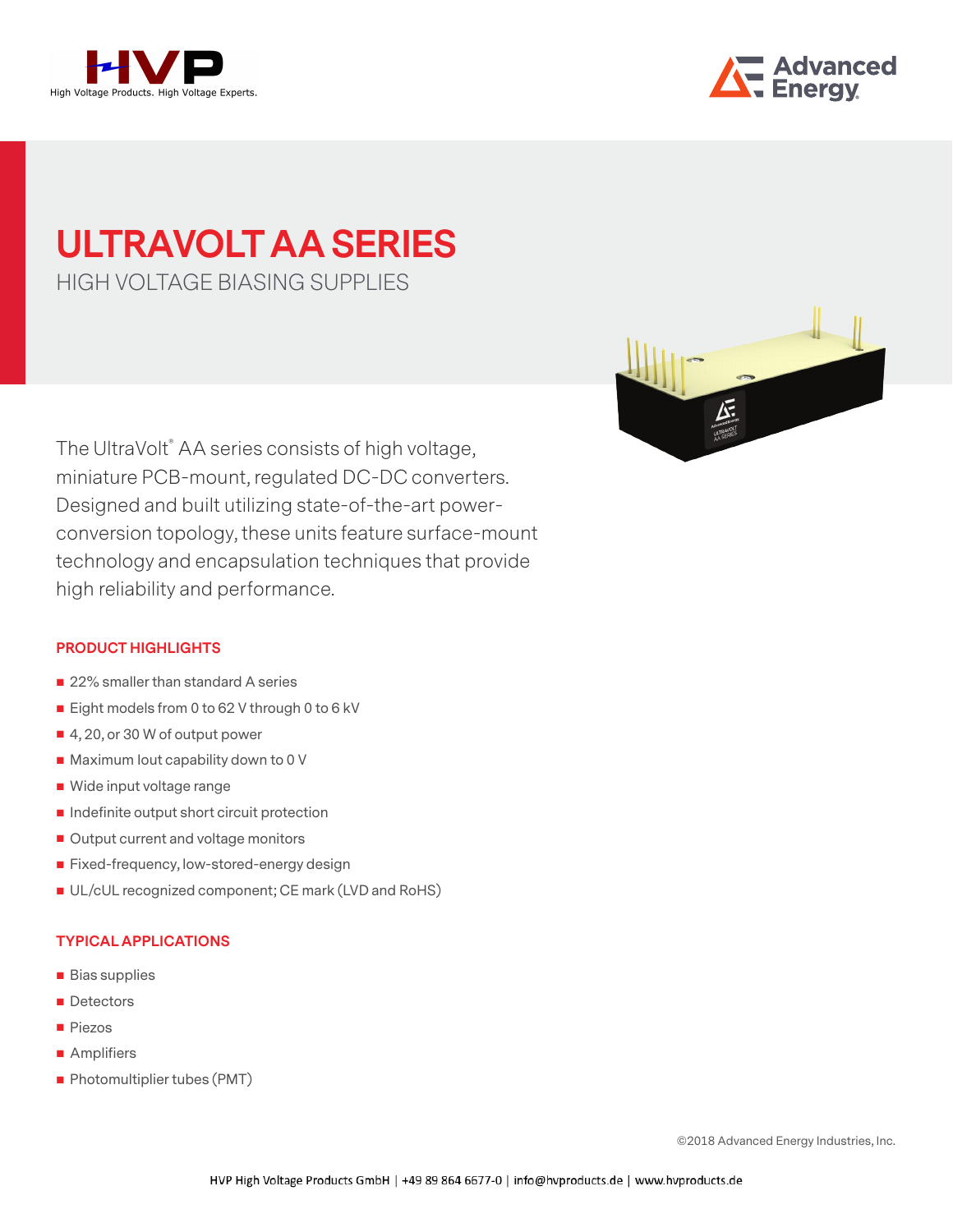

# **ELECTRICAL SPECIFICATIONS**

| Parameter                      | <b>Conditions</b>                   | <b>Models</b>        |             |          |                |          |                                |                   |            | <b>Units</b> |                |            |            |                |
|--------------------------------|-------------------------------------|----------------------|-------------|----------|----------------|----------|--------------------------------|-------------------|------------|--------------|----------------|------------|------------|----------------|
| Input                          |                                     | 24V<br>12V           |             |          |                |          |                                |                   |            |              |                |            |            |                |
| Voltage Range                  | <b>Full Power</b>                   | $+11$ to $16$        |             |          |                |          | $+23$ to 30                    |                   |            |              |                |            | <b>VDC</b> |                |
| Voltage Range                  | <b>Derated Power</b><br>Range       | $+9$ to 32           |             |          |                |          | $+9$ to 32                     |                   |            |              |                |            | <b>VDC</b> |                |
| Current                        | Standby/Disable                     | < 30                 |             |          |                |          |                                | < 30              |            |              |                |            |            | mA             |
| Current                        | No Load, Max Eout                   |                      | < 100 (4 W) |          |                |          |                                | 150 (20 and 30 W) |            |              |                |            |            | mA             |
| Current                        | Max Load, Max Eout                  | $<$ 450 (4 W)        |             |          |                |          | < 1000 (20 W)<br>< 1500 (30 W) |                   |            |              |                | mA         |            |                |
| <b>AC Ripple</b><br>Current    | Nominal Input,<br><b>Full Load</b>  | < 80                 |             |          |                |          |                                | < 80              |            |              |                |            |            | mA pk<br>to pk |
| Output                         |                                     | 1/16AA               |             |          | 1/8AA          |          |                                | 1/4AA             |            |              | 1/2AA          |            |            |                |
| Voltage Range                  | Nominal Input                       | 0 to 62              |             | 0 to 125 |                | 0 to 250 |                                |                   | 0 to 500   |              |                | <b>VDC</b> |            |                |
| Nominal Input Voltage/Model    |                                     | 12                   | 24          | 24       | 12             | 24       | 24                             | 12                | 24         | 24           | 12             | 24         | 24         | <b>VDC</b>     |
| Power                          | Nominal Input,<br>Max Eout          | $\overline{4}$       | 20          | 30       | $\overline{4}$ | 20       | 30                             | $\overline{4}$    | 20         | 30           | $\overline{4}$ | 20         | 30         | W              |
| Current                        | lout Entire Output<br>Voltage Range | 64                   | 320         | 480      | 32             | 160      | 240                            | 16                | 80         | 120          | 8              | 40         | 60         | mA             |
| <b>Current Scale</b><br>Factor | Full Load                           | 42.67                | 969.7       | 960      | 11.64          | 237      | 258                            | 3.27              | 70.48      | 72.7         | 0.79           | 17.78      | 17.65      | mA/V           |
| <b>Voltage Monitor Scaling</b> |                                     | 10:1 ±2% into 10 MΩ  |             |          |                |          |                                |                   |            |              |                |            |            |                |
| Ripple                         | Full Load, Max Eout                 | 0.03                 | 0.06        | 0.15     | 0.03           | 0.038    | 0.038                          | 0.023             | 0.04       | 0.05         | 0.01           | 0.01       | 0.011      | %V pk<br>to pk |
| Line<br>Regulation             | Nom. Input, Max<br>Eout, Full Power | $< 0.01\%$           |             |          |                |          |                                |                   |            | <b>VDC</b>   |                |            |            |                |
| Static Load<br>Regulation      | No Load to Full Load,<br>Max Eout   |                      | $< 0.01\%$  |          |                |          |                                |                   |            | <b>VDC</b>   |                |            |            |                |
| <b>Stability</b>               | 30 Min Warmup,<br>Per 8 h, Per Day  | $< 0.01\%/ < 0.02\%$ |             |          |                |          |                                |                   | <b>VDC</b> |              |                |            |            |                |

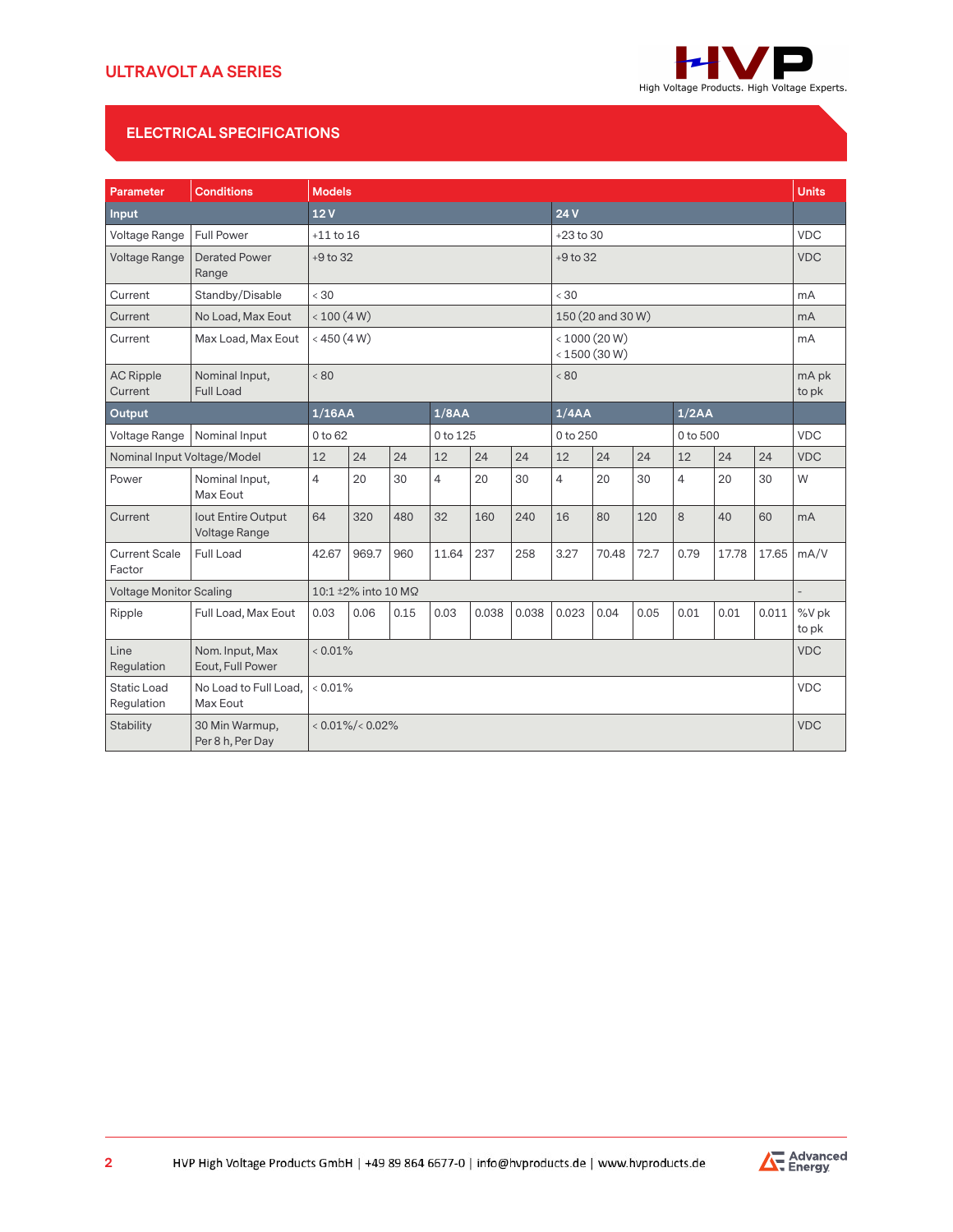

# **ELECTRICAL SPECIFICATIONS (CONTINUED)**

| <b>Parameter</b>                   | <b>Conditions</b>                             | <b>Models</b>                                                               |                                        |       |                                                         |       |       |                | <b>Units</b> |       |                |       |       |                   |
|------------------------------------|-----------------------------------------------|-----------------------------------------------------------------------------|----------------------------------------|-------|---------------------------------------------------------|-------|-------|----------------|--------------|-------|----------------|-------|-------|-------------------|
| <b>Output</b>                      |                                               | 1AA                                                                         |                                        | 2AA   |                                                         | 4AA   |       |                | 6AA          |       |                |       |       |                   |
| Voltage Range                      | Nominal Input                                 |                                                                             | 0 to 1000                              |       | 0 to 2000                                               |       |       | 0 to 4000      |              |       | 0 to 6000      |       |       | <b>VDC</b>        |
| Nominal Input Voltage/Model        |                                               | 12                                                                          | 24                                     | 24    | 12                                                      | 24    | 24    | 12             | 24           | 24    | 12             | 24    | 24    | <b>VDC</b>        |
| Power                              | Nominal Input,<br>Max Eout                    | $\overline{4}$                                                              | 20                                     | 30    | $\overline{4}$                                          | 20    | 30    | $\overline{4}$ | 20           | 30    | $\overline{4}$ | 20    | 30    | W                 |
| Current                            | lout Entire Output<br>Voltage Range           | $\overline{4}$                                                              | 20                                     | 30    | $\overline{2}$                                          | 10    | 15    | $\mathbf{1}$   | 5            | 7.5   | 0.67           | 3.3   | 5     | mA                |
| <b>Current Scale</b><br>Factor     | Full Load                                     | 0.37                                                                        | 4.60                                   | 4.62  | 0.192                                                   | 1.52  | 1.52  | 0.090          | 0.752        | 0.76  | 0.066          | 0.490 | 0.50  | mA/V              |
| <b>Voltage Monitor Scaling</b>     |                                               |                                                                             | 100:1 ±2% into 10 MΩ                   |       |                                                         |       |       |                |              |       |                |       |       |                   |
| Ripple                             | Full Load, Max Eout                           | 0.026                                                                       | 0.048                                  | 0.073 | 0.01                                                    | 0.011 | 0.046 | 0.042          | 0.050        | 0.070 | 0.035          | 0.024 | 0.046 | $\%V$<br>pk to pk |
| Line<br>Regulation                 | Nom. Input, Max<br>Eout, Full Power           | $< 0.01\%$                                                                  |                                        |       |                                                         |       |       | <b>VDC</b>     |              |       |                |       |       |                   |
| <b>Static Load</b><br>Regulation   | No Load to Full Load,<br>Max Eout             | $< 0.01\%$                                                                  |                                        |       |                                                         |       |       | <b>VDC</b>     |              |       |                |       |       |                   |
| <b>Stability</b>                   | 30 Min Warmup,<br>Per 8 h, Per Day            |                                                                             | $< 0.01\%/ < 0.02\%$                   |       |                                                         |       |       |                | <b>VDC</b>   |       |                |       |       |                   |
| <b>Programming and Controls</b>    |                                               | <b>All Types</b>                                                            |                                        |       |                                                         |       |       |                |              |       |                |       |       |                   |
| Input<br>Impedance                 | Nominal Input                                 | +output models 1.1 MQ to ground, - output models 1.1 MQ to +5 vRef.         |                                        |       |                                                         |       |       | MQ             |              |       |                |       |       |                   |
| Adjust<br>Resistance               | <b>Typical</b><br>Potentiometer<br>Values     | 10 to 100 K (potentiometer across vRef. and signal ground, wiper to adjust) |                                        |       |                                                         |       |       | Ω              |              |       |                |       |       |                   |
| Adjust Logic                       | 0 to $+5$ for $+Out$ .<br>$+5$ to 0 for - Out | +4.64 VDC for +output or +0.36 for -output = nominal Eout                   |                                        |       |                                                         |       |       | ÷              |              |       |                |       |       |                   |
| Output<br>Voltage and<br>Impedance | $T = +25$ °C                                  |                                                                             | +5.00 VDC ±2%, Zout = 464 $\Omega$ ±1% |       |                                                         |       |       |                |              |       |                |       |       |                   |
| Enable/Disable                     |                                               |                                                                             |                                        |       | 0 to +0.5 disable, +2.4 to 32 enable (default = enable) |       |       |                |              |       |                |       |       | <b>VDC</b>        |

| <b>Environmental</b> |                                            | <b>All Types</b>         |              |
|----------------------|--------------------------------------------|--------------------------|--------------|
| Operating            | Full Load, Max Eout,<br>Case Temperature   | $-40$ to $+65$           | $^{\circ}$ C |
| Coefficient          | Over the Specified<br>Temperature          | $±50$ ( $±25$ optional)  | PPM/°C       |
| Thermal<br>Shock     | Mil-Std 810, Method<br>503-4, Proc. II     | $-40$ to $+65$           | $^{\circ}C$  |
| Storage              | Non-Operating,<br>Case Temperature         | $-55$ to $+105$          | $^{\circ}C$  |
| Humidity             | All Conditions,<br><b>Standard Package</b> | 0 to 95%, non-condensing |              |
| Altitude             | Standard Package,<br><b>All Conditions</b> | Sea level through vacuum |              |
| Shock                | Mil-Std-810, Method<br>516.5, Proc. IV     | 20                       | Gs           |
| Vibration            | Mil-Std-810, Method<br>514.5, Fig.514.5C-3 | 10                       | Gs           |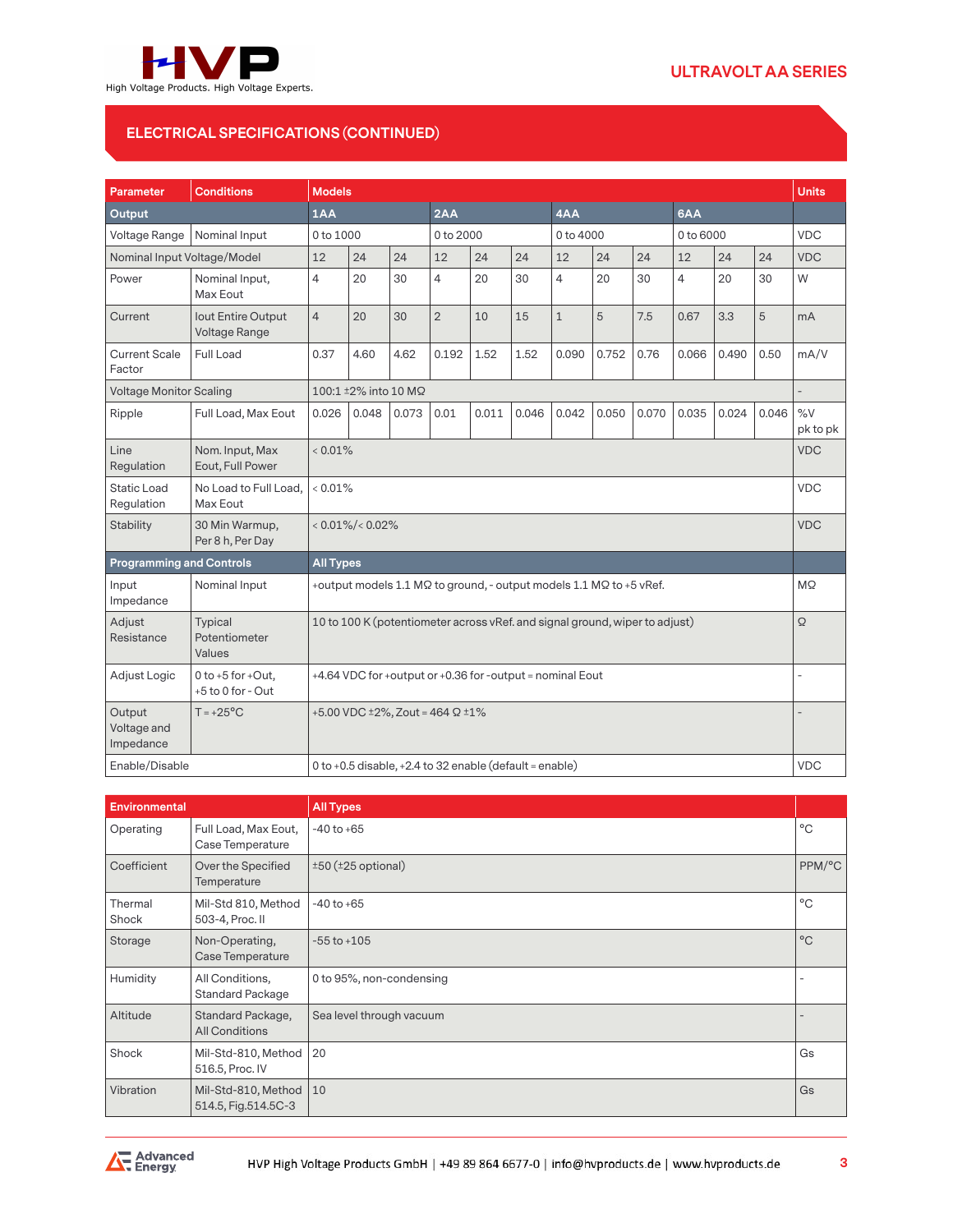

## **MECHANICAL SPECIFICATIONS**



| <b>Volumes and Weights</b> |                 |                 |  |  |  |
|----------------------------|-----------------|-----------------|--|--|--|
|                            | cm <sup>3</sup> | in <sup>3</sup> |  |  |  |
| Volume                     | 54.8            | 3.34            |  |  |  |
|                            | g               | <b>OZ</b>       |  |  |  |
| Weight                     | 114             | 4.0             |  |  |  |

| <b>Construction</b> |                                                         |  |  |  |  |  |
|---------------------|---------------------------------------------------------|--|--|--|--|--|
| Case                | RTV silicone-filled DAP box certified to<br>ASTM-D-5948 |  |  |  |  |  |

20 and 30 W versions are an additional 1.57 mm (0.062") in height.

-M equipped units are an additional 0.76 mm (0.030") for all dimensions.

Contact AE for drawings of models equipped with -E or -H options.

| Tolerance              |                        |
|------------------------|------------------------|
| Overall                | $±1.27$ mm (0.050")    |
| Pin to Pin             | $±0.38$ mm $(0.015")$  |
| Mounting Hole Location | $\pm 0.64$ mm (0.025") |

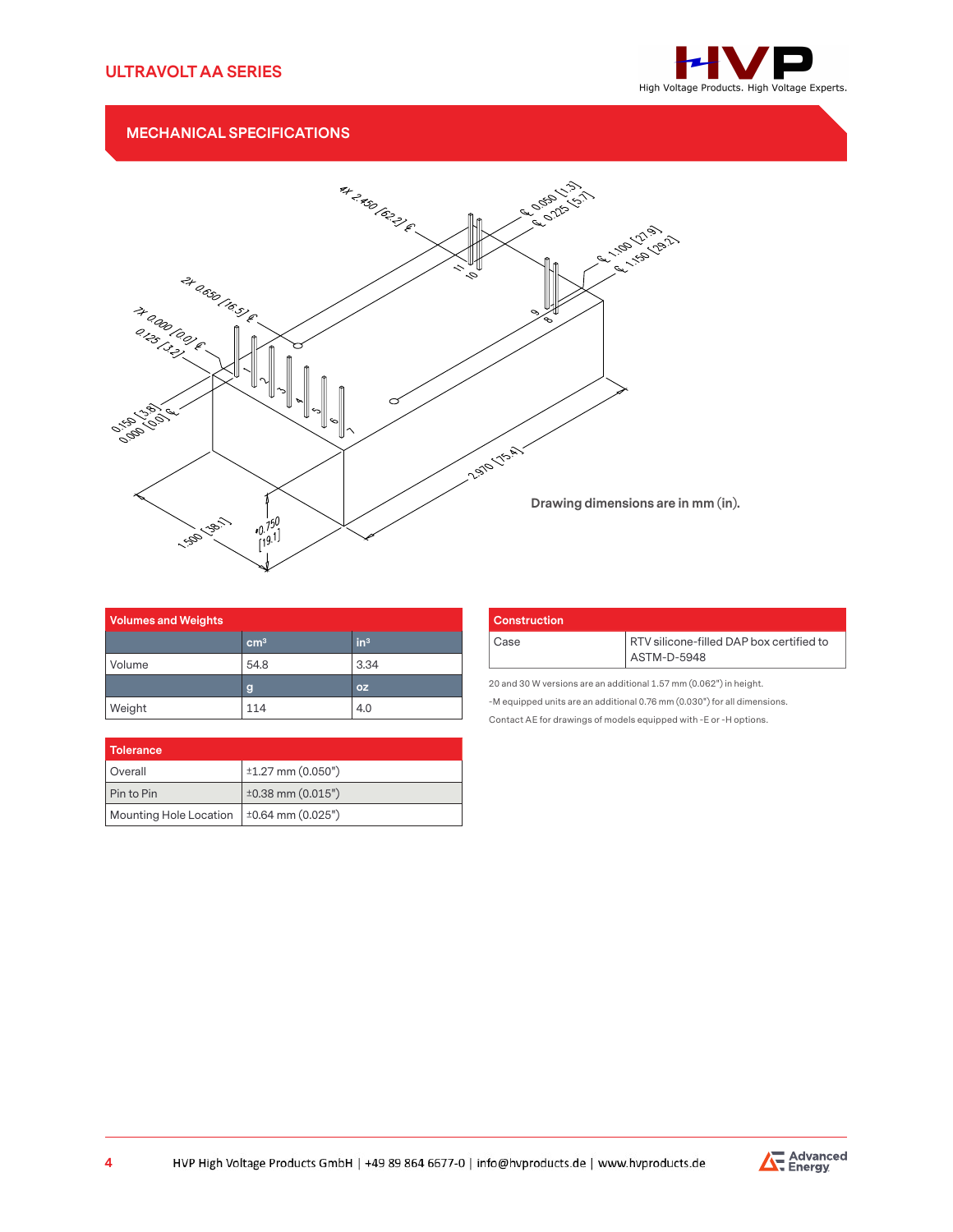

# **ULTRAVOLT AA SERIES**

## **INTERFACE**

| <b>Connections</b> |                           |
|--------------------|---------------------------|
| Pin                | <b>Function</b>           |
| 1                  | Input-Power Ground Return |
| $\overline{2}$     | Positive Power Input      |
| 3                  | <b>lout Monitor</b>       |
| $\overline{4}$     | Enable/Disable            |
| 5                  | Signal Ground Return      |
| 6                  | Remote Adjust Input       |
| 7                  | +5 VDC Reference Output   |
| 8                  | <b>HV Ground Return</b>   |
| 9                  | <b>Eout Monitor</b>       |
| 10 and 11          | <b>HV Output</b>          |

All grounds joined internally. Power-supply mounting points isolated from internal grounds by > 100 kΩ, 0.01 uF/50 V (max) on all models except -M (20 W and above), -M-E, and -M-H configurations, which are 0 Ω.